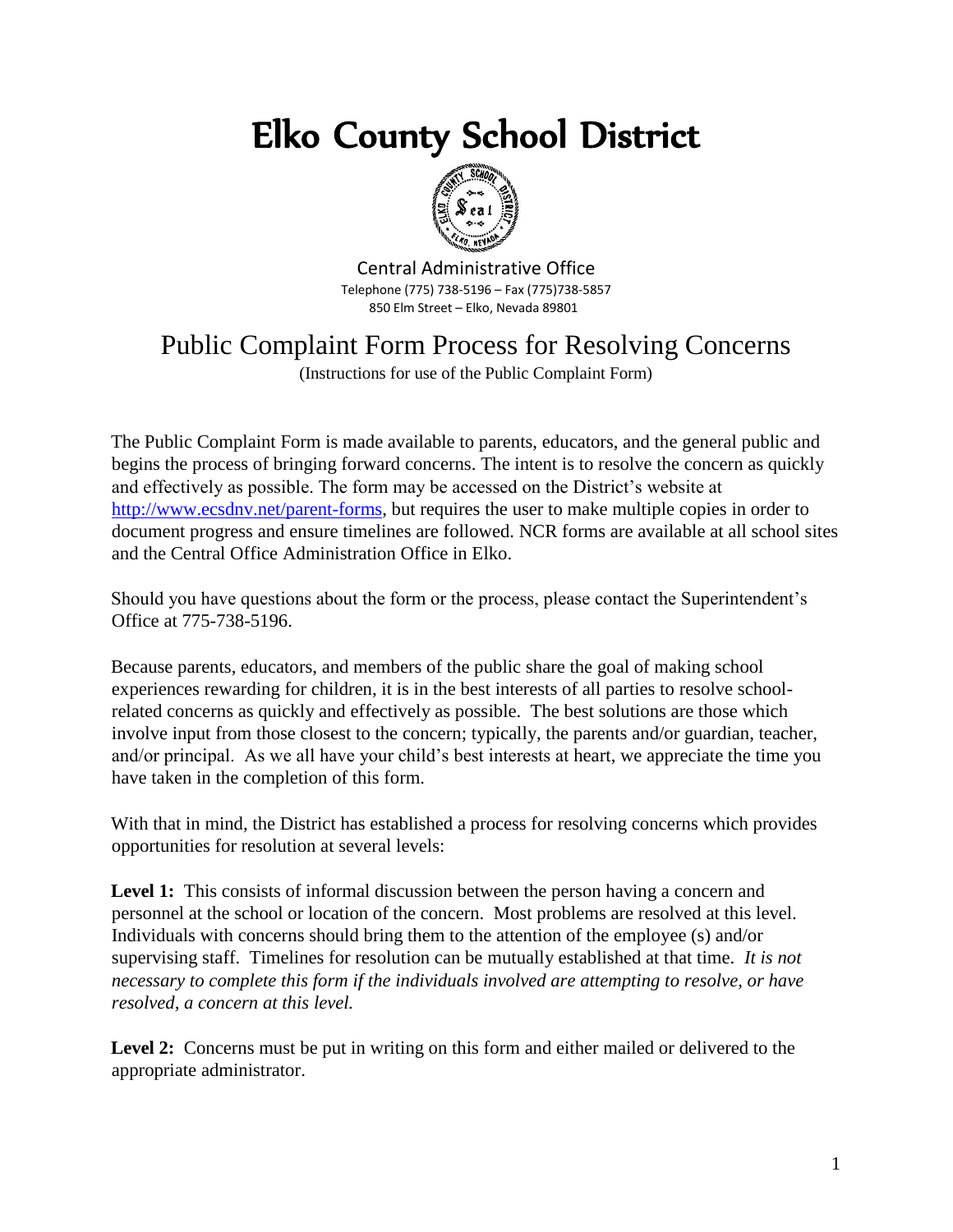**Steps for Reporting of Your Concern: Level 1: Teacher/Employee Level 2: Site Principal Level 3: Elko County School District Director Level 4: Elko County School District Superintendent Level 5: Elko County School District Board of Trustees** 

The appropriate administrator will acknowledge the complaint of the concerned party within three (3) school days of receiving this form. After the administrator has conducted a thorough investigation, he/she will send a written report to all parties involved containing a recommendation for resolving the issue. Any complaints received at Levels 1, 2, 3, or 4 will be resolved within a ten (10) school day time frame.

If these measures do not produce mutually satisfying results, you may contact the Superintendent's office in order to proceed to Level 5 with the Elko County School District Board of Trustees.

Please make sure you make a copy for the School Site, Site Administrator, ECSD Director, and for the person filing the concern.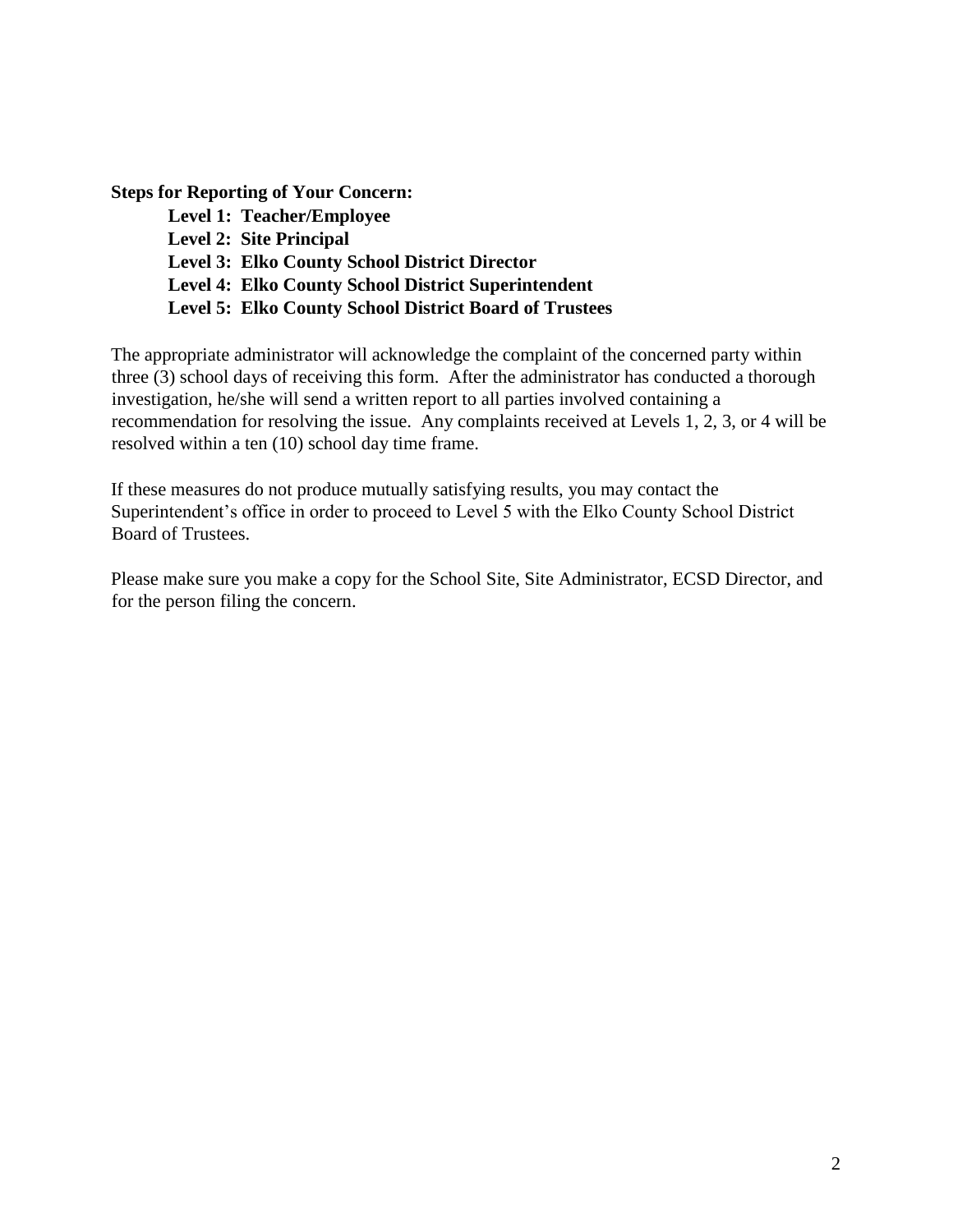## **Public Complaint Form Confidentiality Shall Be Maintained To the Fullest Extent Allowed By Law**

| Name of parent/guardian/member of public   | Home Phone | <b>Work Phone</b> |  |  |
|--------------------------------------------|------------|-------------------|--|--|
| Name of your child/student (if applicable) | School     | Date              |  |  |
| <b>Mailing Address</b>                     | City       | Zip               |  |  |

### Please list/indicate what steps you have already taken to resolve this concern. **If you have not attempted to resolve this issue at Level 1, please do so before using this form.**

| I spoke with the teacher/employee.         | Yes | N <sub>0</sub> | N/A Date: |  |
|--------------------------------------------|-----|----------------|-----------|--|
| I spoke/met with the principal/supervisor. | Yes | N <sub>0</sub> | N/A Date: |  |
| <b>Comments:</b>                           |     |                |           |  |

**Statement of Concern not resolved at Level 1: (Please attach additional information as necessary.)**